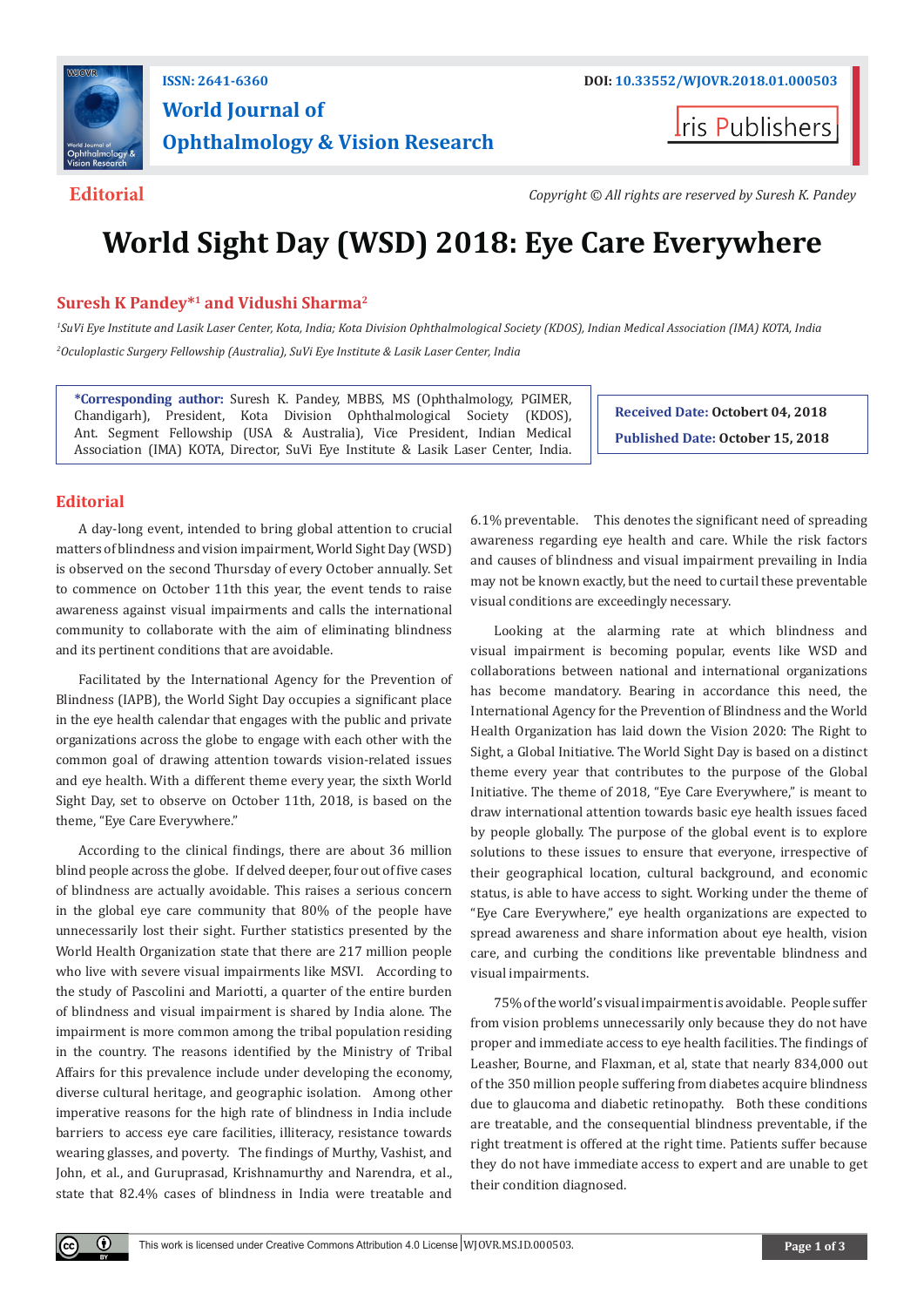Moreover, in a country such as India, the geographical location plays an important role in delaying the diagnosis; hence, the rate of blindness and visual impairment is escalated. India faces a massive challenge in terms of a shortage of professional, competent ophthalmologists. The rural areas and the younger population are getting largely afflicted. According to the Chief Executive of the Indian Vision Institute, there are only 45,000 optometrists available in the country against the requirement of 125,000. This indicates the severe shortage that India is facing and how the population remains deprived of receiving primary eye care.

The population that suffers most is the one living in the rural and underprivileged areas. Majority of the cases for blindness and visual impairment is achieved from these areas and are continuing to rise because people living there do not have access to sufficient primary eye care. There isn't enough professional staff allocated in these regions that can conduct the initial screening and testing to identify the risk of visual impairments. The root cause is the insufficient ophthalmologists in the country.

To address this issue, it is imperative that it should be considered as a critical health problem at a national level. Emphasis should be done on encouraging medical graduates towards embracing ophthalmology and its related specialties so that there are enough professionals to cater to the need of time. Besides ophthalmologists, there is need to train medical staff that can conduct primary screening and testing in the rural and remote areas. Once the crucial cases for blindness and visual impairment are identified, they can be referred to the professional ophthalmologists. This can help in diminishing blindness cases substantially.

Aside from increasing ophthalmological human resources, there are other measures that can be taken as well to address this alarming issue of rising blindness cases. Regulating affordable spectacles can help with the visual conditions excessively. Considering that wide portion of India's population constitutes to underprivileged people who, on daily basis, struggle to meet the basic necessities of life, it is mandatory to understand that eye care may not be their top preference because they cannot afford it. Offering low-cost spectacles can help them maintain better eye health and reduce the ratio of visual impairment. To ensure that eye care is accessible to everyone everywhere, it can be regulated through the integration of smart technology in the care process. Using software and hardware applications, eye care diagnostic systems can be made available to the general public to which they can easily and immediately get access to and stay abreast of their visual health. Such diagnostic procedure is not only effectual in terms of location and time but financially, too, as it costs only a fraction of other diagnostic tools currently used in the process [1-5].

Telemedicine technique is another potential area that can be tapped by the eye specialists to ensure that the purpose of "Eye Care Everywhere" is sufficiently met. Taking into consideration the financial barriers that stand in the way of eye care for patients, eye care funds regulated with the collaboration of private and public organizations, can prove to be effectual in making eye health accessible for everyone.

The critical issue of blindness and visual impairment in the rural areas of India can only be addressed effectively if the eye care services are made accessible to the people living in these areas. The issue prevails because the rural population is not only deprived of sufficient eye health services but is also suffering from a lack of awareness pertaining to the importance of eye care. Since they do not have access to the professionals within their territorial proximity, they choose to overlook their building visual impairments until they reach a critical condition where it becomes hard to treat. To address such condition, it is imperative, to begin with establishing vision centers and mobile eye care camps to which the people living in rural areas can immediately access. People from local areas can be given specialized training and can be allocated managerial roles in these vision centers. These camps and centers can be affiliated with hospitals which can help patients with the treatment planning and execution. Another imperative measure that can be taken to ensure eye care in rural areas is regulating outreach initiatives. They can be planned to spread awareness in the rural communities and educate people on eye care health. These initiatives can outline the preventive measures necessary for curbing the risks of eye-related diseases and visual impairment [6-10].

The World Sight Day 2018 tends to bring together the professionals, sponsors, and individuals from diverse background across the world to join hands for the purpose of highlighting the impact of eye health in normal lives. This themed event is not restricted to medical professionals or organizations associated with eye care. It invites people and societies from all backgrounds to take part in the cause. The photo competition organized by IAPB is an initiative that compels the photographers to capture the essence of the necessity of eye care from their vision and perspective. Photographs can be a mean of visual depiction pertaining to how imperative eye health is. For the eye doctors and healthcare organizations, the World Sight Day 2018 requests participation in the global pledge aimed to support blindness prevention efforts.

To fulfill the theme of "Eye Care Everywhere," the eye doctors, health organizations and welfare societies can work together to identify the root cause of blindness prevailing in their areas and see the factors that contribute to the visual impairments. Having these elements classified, they can strategize the measures that can help curtail the pervasiveness of the vision impairment-related conditions. Using their knowledge, experience, and skills, the eye care health professionals can conduct awareness programs like conferences, training programs, and workshops, in which they can educate people about the necessity of eye care [11-16].

Commencing outreach programs can be another effectual way of propagating awareness and identifying potential cases of preventable blindness. Establishing medical camps in tribal and remote areas to offer eye examination and offering simplified training about eye care measures can play a significant role in fulfilling the theme of "Eye Care Everywhere."

To elaborate the celebrations of the World Sight Day 2018, social media can be used as a powerful tool to spread awareness about the cause of the event. Facebook, Twitter, and Instagram